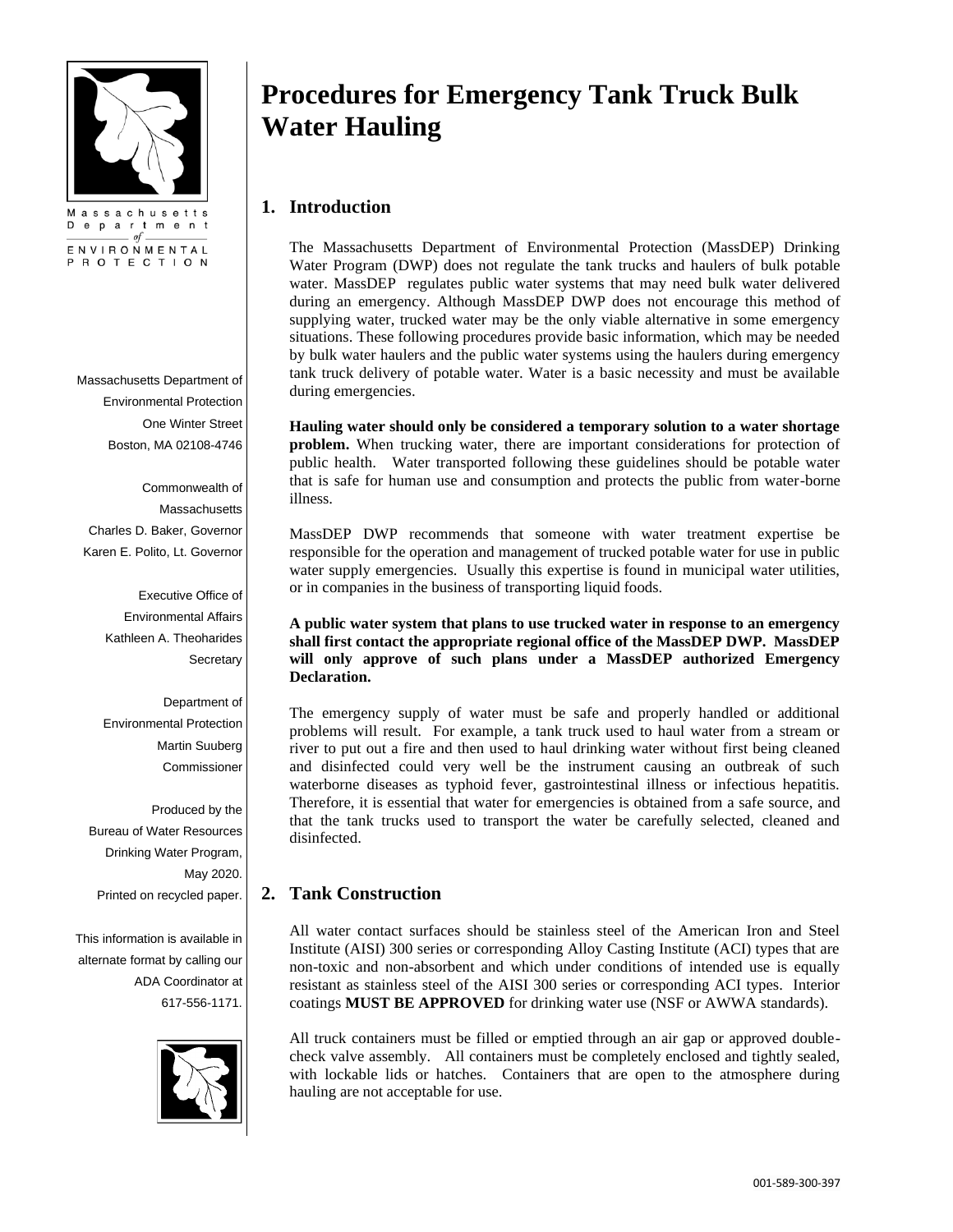## **3. Selection of Tank Truck or Trailer**

Tank trucks used for the transportation of potable water should be selected with two considerations in mind: the nature of the truck's normal use and the degree of difficulty of cleaning. Food-grade trucks ONLY are allowed for potable water use. Tanks previously used to transport petroleum products, toxic materials or other deleterious substances shall not be used to haul drinking water. Drinking water may not be transported or stored in tanks used for any non-food product. When using such a service, public water systems must specify that the water will be used for **drinking water purposes** and ask that a copy of the most recent water quality analysis be provided when the first load is delivered. The trucking company should also state what had been carried in previous loads and what method they used for cleaning/sanitizing the tanker if it has not been used exclusively for drinking water. Bulk water transported or stored in a tank used for a food product other than water shall comply with the following cleaning and disinfection procedures.

# **4. Cleaning Procedures**

- 1. Tank trucks that haul potable water regularly from a public water system approved by the state or local health department need not have the tanks cleaned between hauls, but should be flushed with disinfected water between uses.
- 2. For milk trucks and military-style water trucks or trailers, tanks should be scrubbed with clean water and flushed thoroughly, then inspected for cleanliness including the absence of particulate matter such as rust and sediment (see CONFINED SPACE ENTRY INFORMATION below). A certified milk or juice wash station is recommended, since car washes do not provide the needed level of cleanliness. The certified wash station can also supply a wash sticker to be used as proof of proper washing.
- 3. The following cleaning procedures may be employed for tank trucks normally used for hauling such liquids as apple juice, vinegar, wine, yeast, linseed oil, corn syrup, peanut oil, margarine oil, etc.]
	- a. Open the drain and flush with hot water.
	- b. Steam with an emulsifying detergent until the tank is clear. Where steam is not available, circulate the detergent at a temperature of  $180^{\circ}$  to  $210^{\circ}$ F, changing the location of the nozzle to keep the interior continuously wet from top to bottom. Return the solution to the supply tank and re-circulate until clean. A certified milk or juice wash station can provide this type of wash.
	- c. Rinse the tank thoroughly with hot water and drain to an approved disposal facility (see CONFINED SPACE ENTRY INFORMATION below).
	- d. Tanks used for the transport of dairy products must have the interior of the tank inspected with a black lamp (ultraviolet) after cleaning and flushing as outlined above. Tanks shall not be used when odors or contaminants are found or suspected. Waste chlorine solutions should be disposed of at proper waste disposal sites so that their disposal does not result in fish kills, etc.
- 4. All food grade tanks shall receive an initial wash at state-approved milk (or juice) tank truck washing facility and have a current wash sticker. The following links to a list of Massachusetts Department of Public Health (DPH) Approved Bulk Tanker Washing Locations:

[List of DPH's Approved Bulk Tanker Washing Locations](https://www.mass.gov/doc/massachusetts-department-of-public-health-approved-bulk-tanker-washing-locations)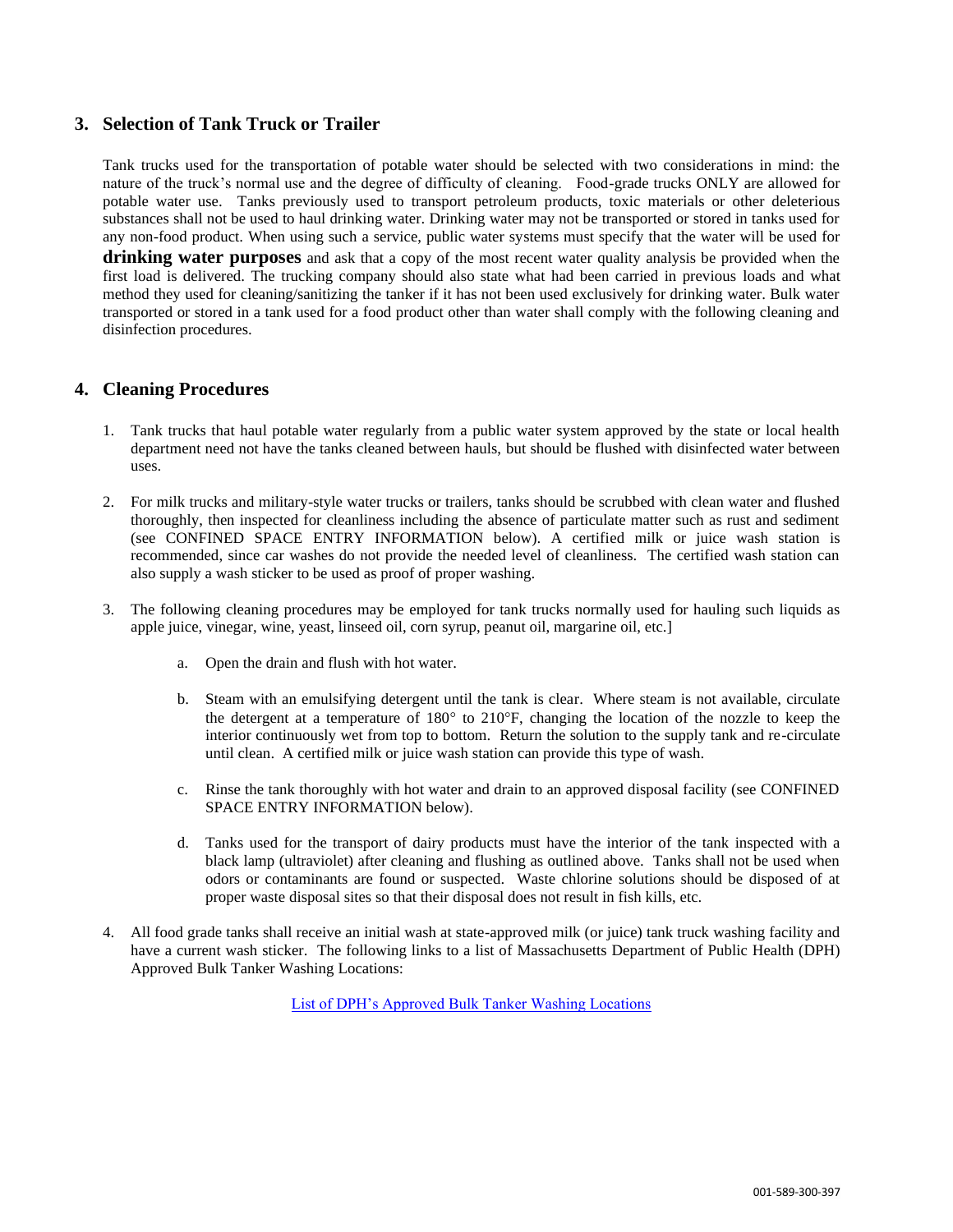# **5. Cleaning and Sanitizing Equipment**

All tanks shall be visually inspected both exterior and interior before filling. Any interiors that appear dirty or have residual grit shall be sent to the wash station for cleaning. The interior can be checked with an OVA or HNu meter and an explosive limit meter if desired. Any tank with significant readings shall be rejected.

All containers must be flushed with disinfected water, filled with water to be transported, and then tested for coliform organisms. To ensure that water-hauling equipment is adequately disinfected before using, all rust and sediment must be rinsed or flushed from the tank. The tank should then be completely filled with water containing at least 50- 60 parts per million (ppm) of chlorine (see table titled "Dosages of Chlorinating Compounds for Disinfection" at the end of this section). This chlorine solution should be held in the tank for at least 24 hours. All hoses, pumps, and other equipment used in handling water, should be disinfected in the same manner.

About one gallon of liquid bleach is required in every 1,000 gallons of water to produce 50-60 ppm. Bleach should be 5.25-6 percent hypochlorite with no additives, such as scent or cleaning enhancers. To ensure adequate mixing, the bleach should be added in proportion to the water as the tank is being filled. For example: add approximately onehalf gallon of bleach with each 500 gallons of water. The chlorine solution must be flushed from the tank after 24 hours in compliance with local and state standards. It should not be discharged directly into a stream because it can kill fish and plants. In some cases, the chlorinated water may be treated with citric acid or thiosulfate to remove the chlorine before discharging it. Once the tank is emptied, refill it with the water to be transported, and test for coliform bacteria. If coliforms are present, repeat the process. Initial testing must show absence of coliform organisms before the tank is used for routine water hauling. If the tank cannot be disinfected to eliminate coliforms, it must not be used. If a truck container has been previously used only for potable water and has been protected from possible contamination, it may be used without disinfection and testing for bacteria. Once the routine hauling operation has begun and precautions are in place to prevent contamination, testing does not need to be repeated during the course of the emergency response.

Chlorine residual shall be measured after filling and the truck driver shall be given a completed four-part Chain of Custody form as certification that the tank was properly filled. The required Chain of Custody information may be incorporated into the Bill of Lading to reduce paperwork. One part of the form shall stay with the filler (PWS), one part with the truck driver, one part will be presented to the recipient of the water, and one part may be forwarded to the MassDEP Drinking Water Program if required. (See SECURITY AND RECORD KEEPING below at section 10. for more information on record keeping).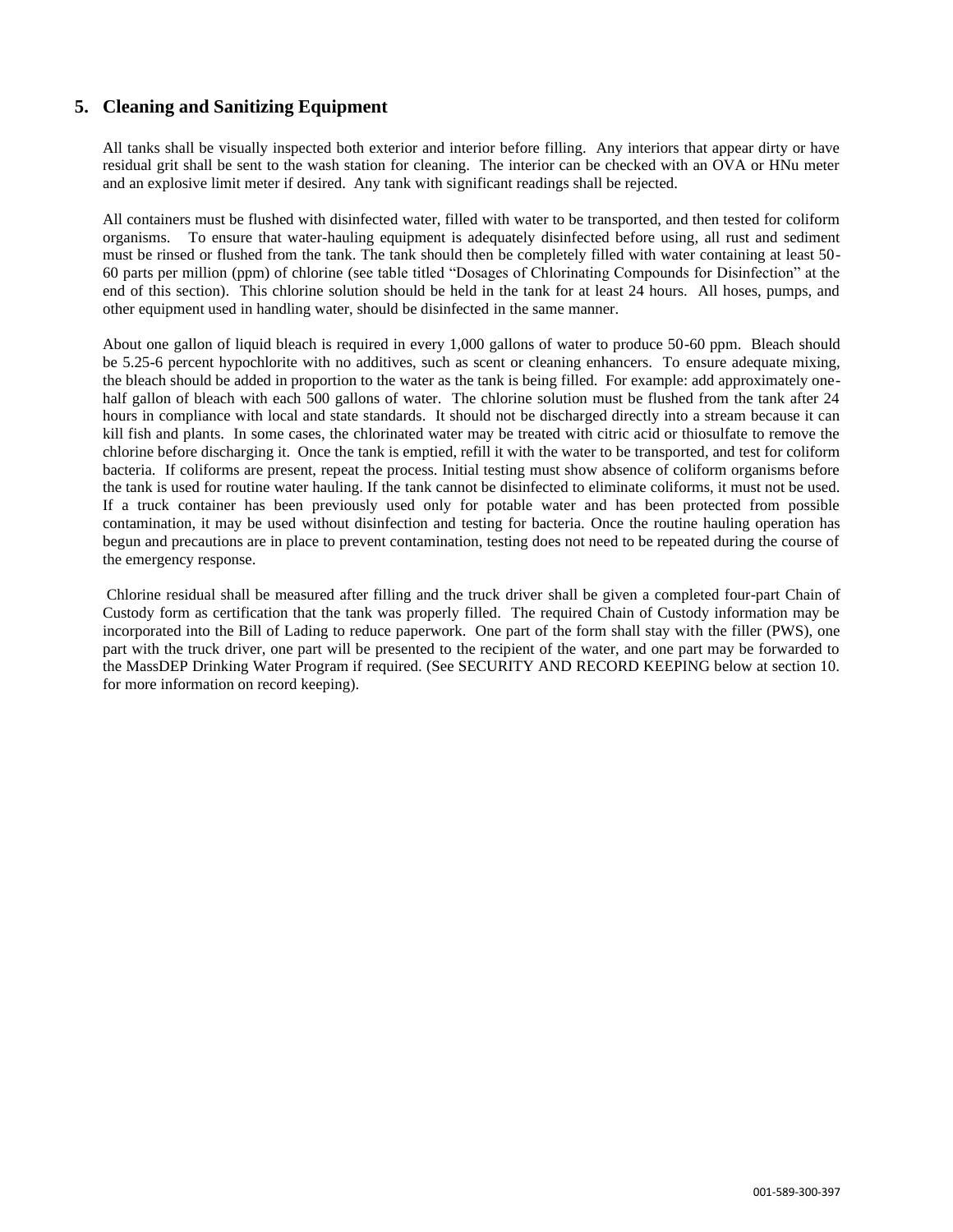#### **DOSAGES OF CHLORINATING COMPOUNDS FOR DISINFECTION**

| Dosage parts per<br>million (ppm) | 50 gallons<br>water      | 100 gallons<br>water    | 500 gallons<br>water    | 1000 gallons<br>water                 | 5000 gallons water     |
|-----------------------------------|--------------------------|-------------------------|-------------------------|---------------------------------------|------------------------|
|                                   | $\frac{3}{4}$ teaspoon   | $1\frac{1}{2}$ teaspoon | $7\frac{1}{2}$ teaspoon | 3 ounces                              | 13 ounces              |
| 10                                | $7\frac{1}{2}$ teaspoons | 3 ounces                | 12 ounces               | $1\frac{1}{2}$ pints                  | 1 gallon               |
| 50                                | 6 ounces                 | 13 ounces               | 2 quarts                | 1 gallon                              | $4\frac{3}{4}$ gallons |
| 200                               | $1\frac{1}{2}$ pints     | 1 $\frac{1}{2}$ quarts  | 2 gallons               | 3 <sup>3</sup> / <sub>4</sub> gallons | 19 gallons             |

#### **Liquid Sodium Hypochlorite - 5.25 Percent Available Chlorine** (Household Bleach such as Clorox, Purex, Speedup, etc.) (Manufacturer's name is for information and not to show preference)

#### **Calcium Hypochlorite Granules or Tablets-70 percent available chlorine**

| $(manutacuters name is for information and not to show preferences)$ |          |          |                         |                          |            |  |  |  |
|----------------------------------------------------------------------|----------|----------|-------------------------|--------------------------|------------|--|--|--|
|                                                                      |          | -        | -                       |                          | 1 ounce    |  |  |  |
| 10                                                                   |          |          | 1 ounce                 | 2 ounces                 | 10 gallons |  |  |  |
| 50                                                                   |          | 1 ounce  | 5 ounces                | 10 ounces                | 3 pounds   |  |  |  |
| 200                                                                  | 2 ounces | 4 ounces | 1 pound $& 3$<br>ounces | 2 pounds $& 6$<br>ounces | 12 pounds  |  |  |  |

(HTH, Perchloron, Sentry, etc.) (Manufacturers name is for information and not to show preferences)

## **6. Hoses**

All hoses used for loading and unloading should be stored off the ground at all times and all couplings or water contact surfaces should be covered with caps or plastic coverings to protect them from contamination during storage and transportation. Hoses should be made of materials which have no influence on the taste or odor of the water and which are approved for potable water use. Examples are piping made of polyvinyl chloride (PVC), polyethylene (PE), acrylonitrile-butadiene-styrene (ABS) or other equivalent materials.

## **7. Water Source and Quality**

For distribution to drinking water systems only a drinking water supply source that has been permitted or approved by the Massachusetts Department of Environmental Protection (MassDEP) (or by the government agency having jurisdiction for sources located outside of Massachusetts) shall be used as a source to fill tank trucks or trailers during water hauling operations. MassDEP shall approve all in-state sources of water intended for use as bottled water, bulk drinking water and/or vended water. In addition to MassDEP approval, DPH shall also approve all sources that are used for bottled water and bulk drinking water. In Massachusetts, only MassDEP approved Public Water Systems and/or owners of MassDEP and DPH approved bottled water or bulk drinking water sources operating under normal conditions may supply tanker truck drinking water. Tapping fire hydrants without the approval of the water system is a crime and violators will be prosecuted. Water tankers may only fill at designated locations approved by the water system under supervision.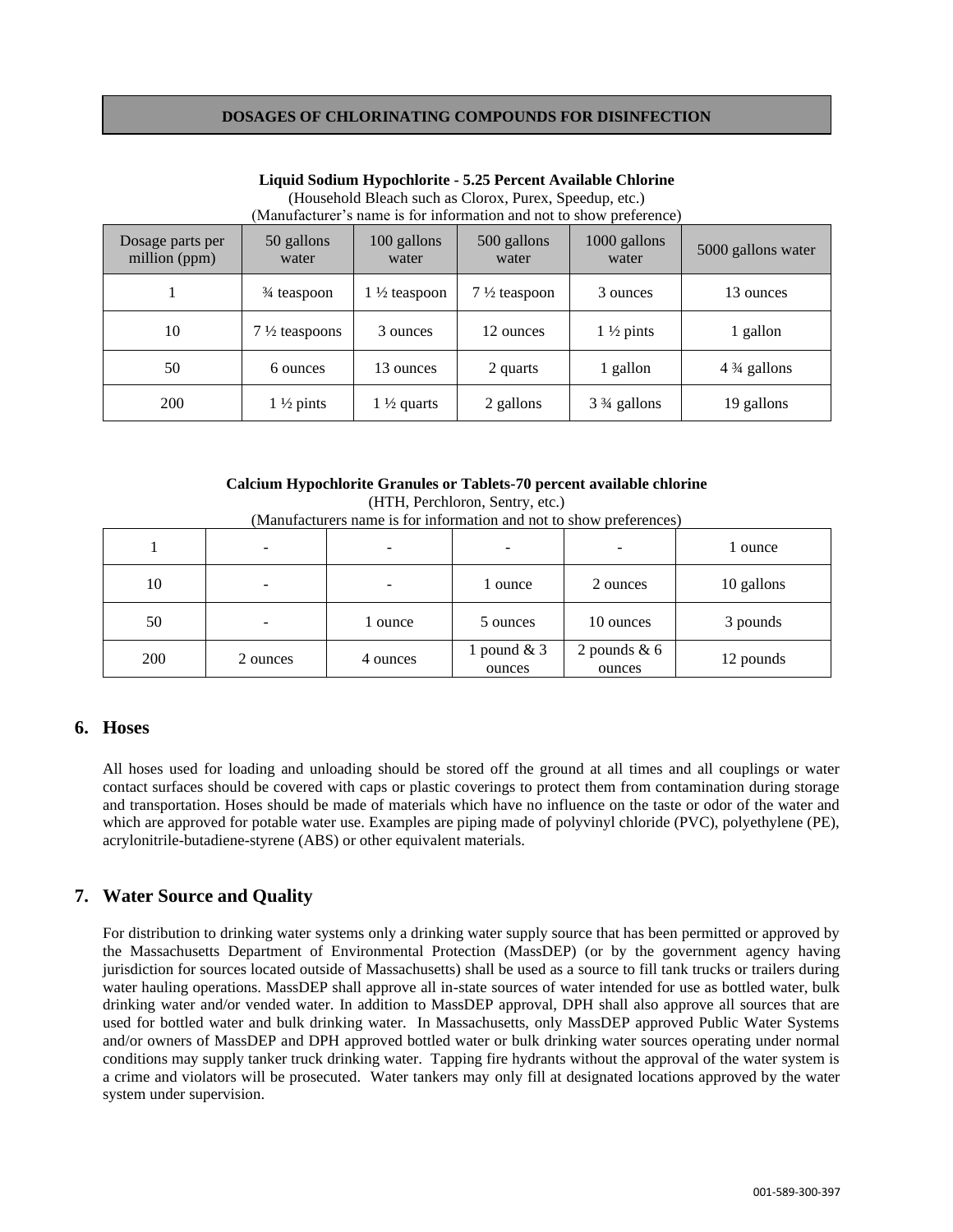All transported water must carry a free chlorine residual of at least 1 ppm at the beginning of the haul and at least 0.2 ppm free chlorine residual at the end of the haul (see dosage table on last page). Chlorine and water contact time for adequate disinfection is at least 20 minutes before the water may be used. In most cases, water can be analyzed for chlorine residual prior to use. A free chlorine residual of 0.2 ppm at the end of the haul is an indication that the water supply has been satisfactorily disinfected. Transported water should be tested for bacteriological contamination prior to use. During emergencies, this may not be practical. However, when water is hauled for sustained periods of time, the water should be regularly tested for coliform organisms. The presence of any coliform organism is an indicator of unsafe water.

Any truck not able to unload within 24 hours shall dump the load and proceed to an approved source for re-filling.

## **8. Confined Space Entry Information**

**CAUTION** - Tank trucks are considered confined spaces. Residual compounds or cleaning compounds, which may be introduced, can cause a hazardous atmosphere to workers who enter for cleaning purposes. Tank truck interiors may be extremely slippery. Confined Space entry must comply with all federal, state and local standards and include the following:

- 1. Continuous forced ventilation to insure dilution of residual contaminants and to provide sufficient oxygen, and;
- 2. A standby worker attending a lifeline attached to the entry worker(s). If at all possible, these cleaning procedures should be accomplished without entry.

## **9. Preparing for Delivery**

It is advisable for public water systems in their **emergency response planning** to establish a working knowledge of or relationship with a bulk water hauler. Water systems should be knowledgeable of the bulk water hauler's procedure to obtain, transfer, and provide bulk water prior to use of their services. There will be many different scenarios depending on the system requirements, availability of potable emergency water sources and limitations (regional and seasonal) on the water haulers.

Public water systems receiving hauled water must comply with the MassDEP Drinking water regulations and policies including Policy 92-07: Bulk Water Suppliers - Sampling Requirements and Transport Responsibility. In order to receive emergency water from a bulk water hauler the following minimum information should be provided to and/or discussed with the water hauling company:

- 1. Detailed directions to the water system and any access limitations to the tank.
- 2. Diameter of the fill pipe on the tank.
- 3. The thread pitch (threads per inch length) or other description of the connection point. Determine who supplies pipe or connectors necessary for the transfer.
- 4. Indicate whether a pump is necessary to unload the water and, if so, who will supply the pump and the amount of lift needed.
- 5. An estimate of the water volume that may be accommodated in the tank and the best time of day for delivery.
- 6. Road and bridge weight restrictions en route to the water system.
- 7. Contact information for last minute changes in the plan. Ideally provide a cell phone or pager number.
- 8. An estimated number of loads that will be required.
- 9. Disinfection. Please request that the transported water be disinfected according to Section 7. Water Source and Quality (above).
- 10. Cleaning. For each load, obtain a written description of the method used for cleaning the tank of the previous contents.
- 11. Record keeping, Security and Chain of Custody. For the first load, ask for a copy of the most recent water quality analysis from that source; it must be an approved public drinking water source complying with MassDEP drinking water standards. Require a Chain of Custody form with signatures at each step (See Sections 5 and 10).
- 12. Discuss payment terms.